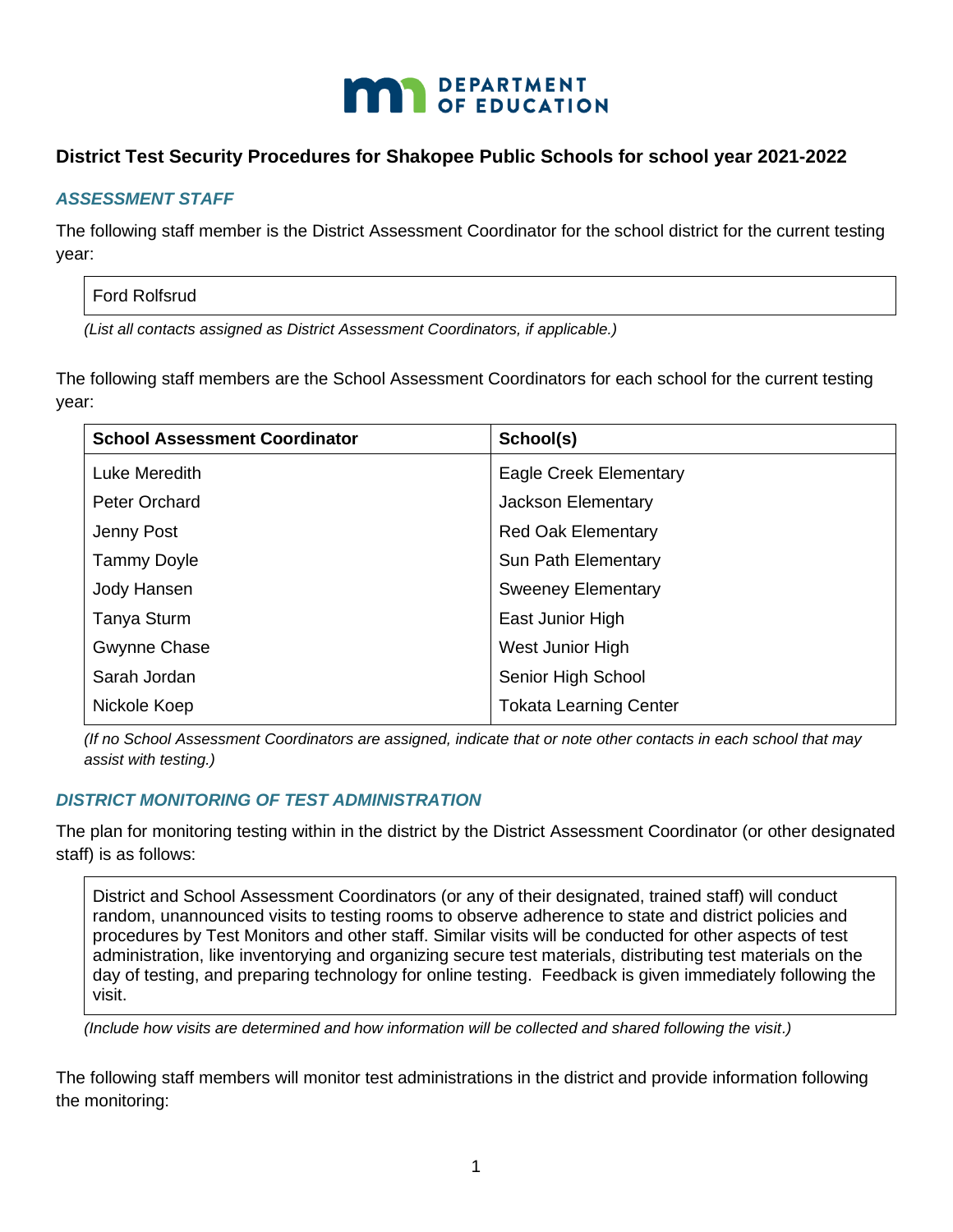District and School Assessment Coordinators

### *TESTING CALENDAR*

The following staff members are responsible for setting the annual district testing calendar and updating all required information:

District Assessment Coordinator

The following staff members ensure that the testing calendar is posted to the district website:

District Assessment Coordinator and Assistant

The following staff members are responsible for verifying and updating test administration dates on the website:

The School Assessment Coordinators provide building specific dates to the District Assessment Coordinator and Assistant to post

### *TRAINING AND COMMUNICATION*

The following staff members will ensure annual completion of required trainings by staff via the following method(s):

| <b>Staff Member</b>                           | <b>Method(s) for Verifying Training Completed</b>                                                                                                 |
|-----------------------------------------------|---------------------------------------------------------------------------------------------------------------------------------------------------|
| <b>School Assessment Coordinators</b>         | Reports in TMS, Group Training Sign-ins (including<br>Assurance of Test Security and Non-Disclosure),<br><b>Test Security Training Checklists</b> |
| District Assessment Coordinator and Assistant | TMS, Group Training Sign-ins (including<br>Assurance of Test Security and Non-Disclosure)                                                         |
| <b>EL</b> Federal Programs Coordinator        | TMS, WIDA.us, Group Training Sign-ins (including<br>Assurance of Test Security and Non-Disclosure)                                                |
| <b>Special Education Coordinator</b>          | TMS, Group Training Sign-ins (including<br>Assurance of Test Security and Non-Disclosure)                                                         |

*(This may include using reports in service provider systems or tracking trainings provided in the district or schools. Separate information by test and/or role as needed.)*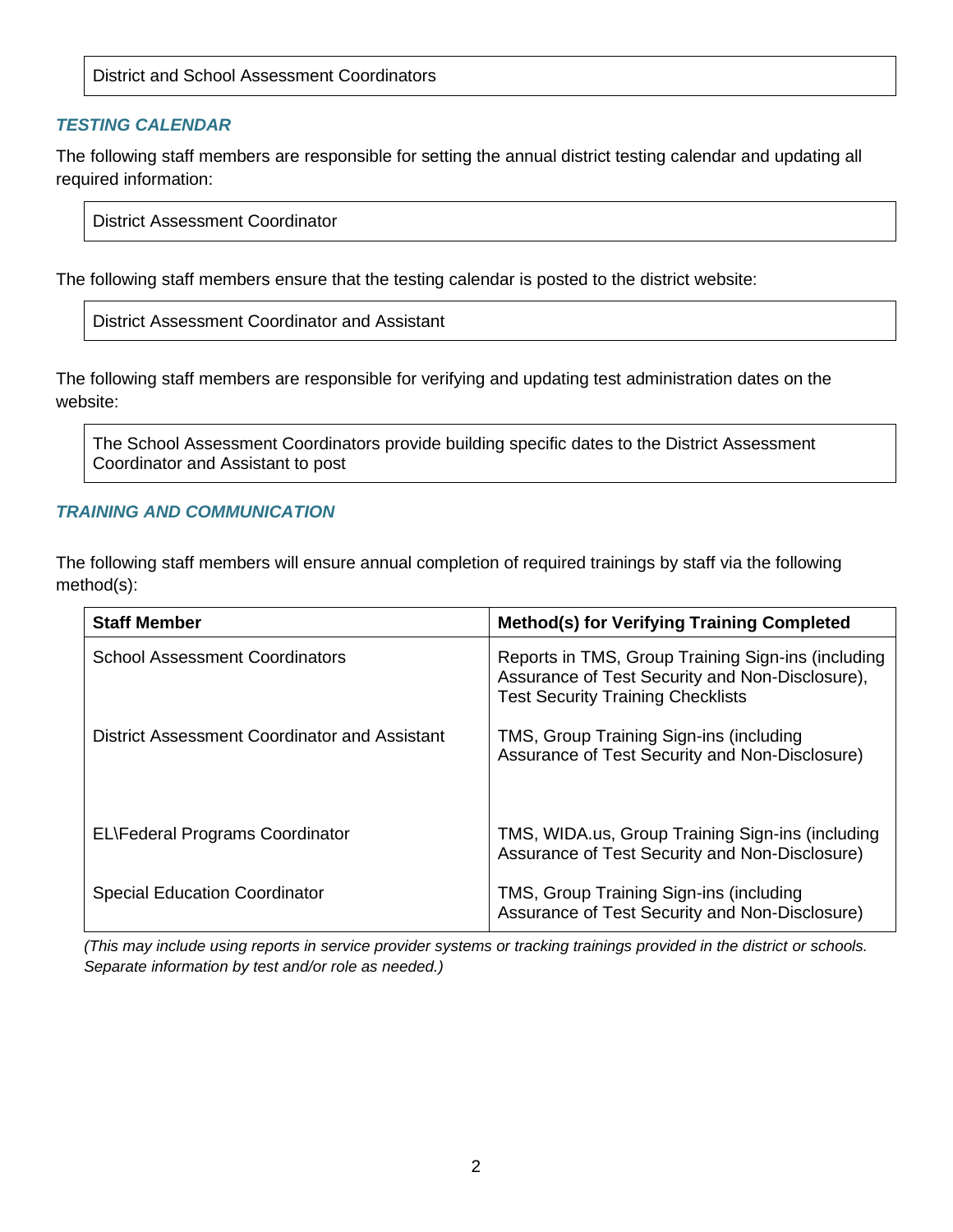The following staff member roles are required to complete the following additional trainings, as required by the district:

| <b>Role</b>                                   | <b>Additional Trainings</b>                                                                                                                                                                                                   |
|-----------------------------------------------|-------------------------------------------------------------------------------------------------------------------------------------------------------------------------------------------------------------------------------|
| <b>Test Monitor</b>                           | Required: Test Security Training (Assurance of<br>Test Security Included), Active Monitoring for<br>Statewide Tests, Preparing for Testing<br>Optional: Managing MCA Test Sessions in<br>PearsonAccessNext                    |
| <b>MTAS Test Administrator</b>                | <b>Test Security Training (Assurance of Test Security</b><br>Included), MTAS Administration Overview (for<br>teachers with less than three years administering<br>MTAS), MTAS Administration and Scoring Practice             |
| <b>MTAS Score Entry</b>                       | <b>Test Security Training (Assurance of Test Security</b><br>Included), Entering MTAS Data in<br>PearsonAccessNext                                                                                                            |
| Data Entry                                    | <b>Test Security Training (Assurance of Test Security</b><br>Included), Handling Secure Paper Test Materials                                                                                                                  |
| <b>Test Monitor for Paper Administrations</b> | <b>Test Security Training (Assurance of Test Security</b><br>Included), Active Monitoring for Statewide Tests,<br>Understanding MCA Linguistic Supports and<br>Accommodations, Handling Secure Paper Test<br><b>Materials</b> |
| <b>ACCESS Test Monitors</b>                   | Test Security Training (Assurance of Test Security<br>Included), Active Monitoring for Statewide Tests,<br>ACCESS test training as outlined on WIDA.us                                                                        |

*(Document trainings required by role, like Test Monitor or staff assisting with test materials.)*

District policies and procedures will be provided in the following method(s) listed. The following staff members are responsible for providing this information or training to staff prior to testing:

| Method(s) for Providing District Policies and<br><b>Procedures</b> | <b>Staff Member</b>                           |
|--------------------------------------------------------------------|-----------------------------------------------|
| <b>District Security Training PowerPoint</b>                       | District and School Assessment Coordinators   |
| District Security Procedures – posted on district<br>website       | District Assessment Coordinator and Assistant |

The following staff members will provide information on the MDE test security tip line and MDE contact information for reporting test security concerns to all staff via the method(s) indicated:

| <b>Staff Member</b>                    | <b>Method(s) for Providing Information</b>                                   |
|----------------------------------------|------------------------------------------------------------------------------|
| <b>District Assessment Coordinator</b> | Test Security Checklist and Assurance of Test<br>Security and Non-Disclosure |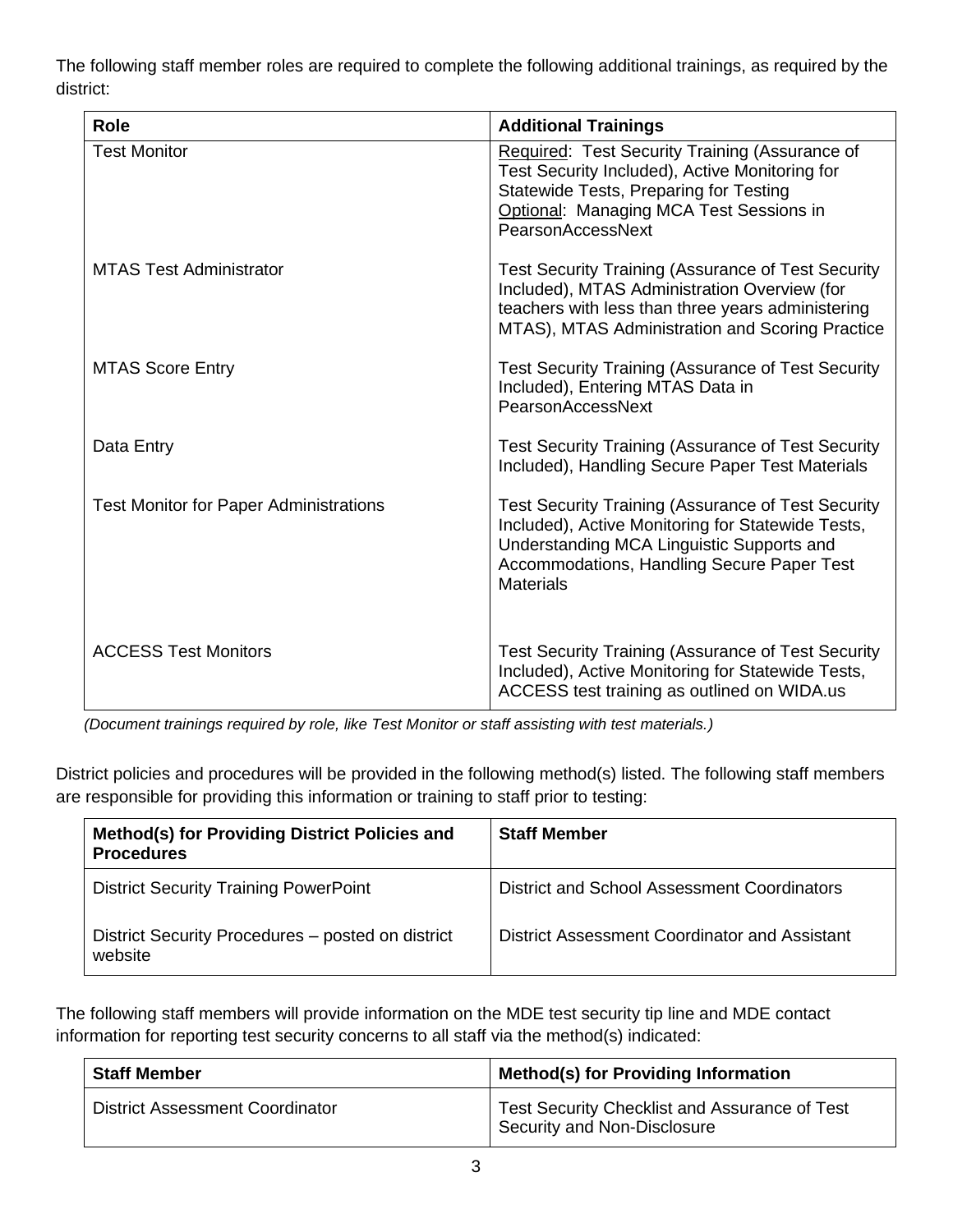| <b>Staff Member</b>                   | <b>Method(s) for Providing Information</b>                  |
|---------------------------------------|-------------------------------------------------------------|
| <b>School Assessment Coordinators</b> | Test Security Training in the Training Management<br>System |

# *DISTRICT POLICIES AND PROCEDURES FOR TESTING – PREPARATION*

The following student resources will be used to prepare students for testing:

| <b>Student Resources</b>                                | Grade      |
|---------------------------------------------------------|------------|
| Student tutorials (Navigation, Tools and Item<br>Types) | All grades |
| Item samplers                                           | All grades |

*(Expand as needed to address differences by grade, subject, and student.)*

The following staff members will ensure that students are reminded of the importance of test security via the method(s) listed.

| <b>Staff Member</b> | <b>Method(s) for Communicating</b>                 |
|---------------------|----------------------------------------------------|
| Classroom teacher   | District website, during tutorial review in class, |
| <b>Test Monitor</b> | script for student directions                      |

*(Communication methods can include student handbooks, district and school websites, newsletters, etc.)*

The district's processes for documenting reasons why students may not be participating in testing and how this information will be communicated to applicable school staff are as follows:

| <b>Process for Documentation</b>                                                                                                 | <b>Method(s) for Communicating</b> |
|----------------------------------------------------------------------------------------------------------------------------------|------------------------------------|
| School Assessment Coordinator obtains written<br>reason, then communicates official refusal or<br>excuse to Data & Testing Team. | Email, email attachment            |

*(The reasons why students may not be participating include parent/guardian refusals and medical excuses.)* 

The district's process for ensuring that students take the correct assessment and receive the general supports, linguistic supports, and/or accommodations required is explained below:

Data and Testing team creates accommodations file in October. Data and Testing meets with School Assessment Coordinators, Special Education Directors/Supervisors, and EL Coordinator to review accommodations file. Everyone above meets with Case Managers, Counselors and other relevant staff to edit and confirm correct tests and individual accommodations (general supports such as small group are included) within the file.

*(Include how information on which test – MCA or MTAS; ACCESS or Alternate ACCESS – and general supports,*  linguistic supports, and accommodations is communicated with the applicable school staff.)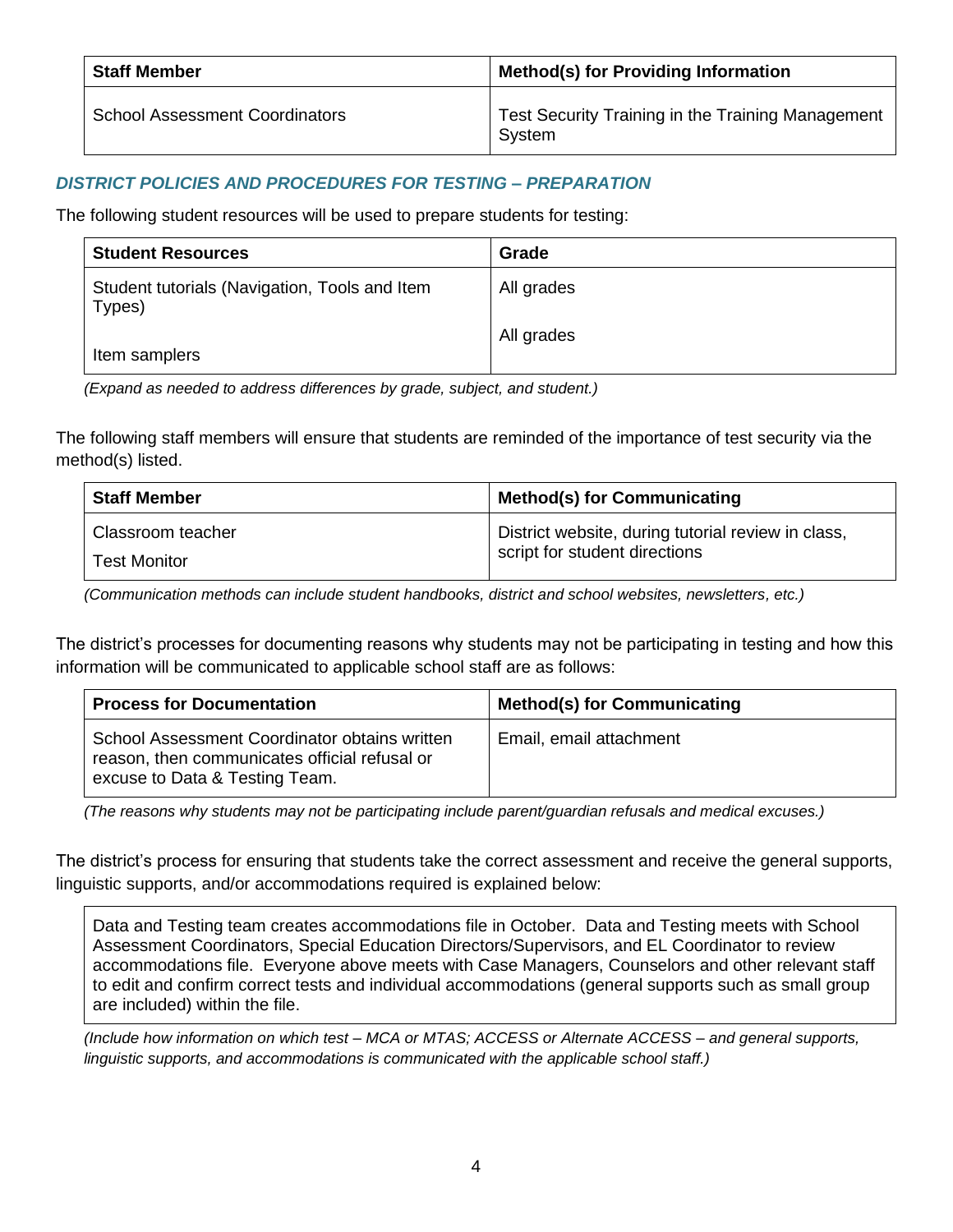The district's procedure for preparing testing rooms is explained below:

Remove or cover any instructional posters or graphics, including strategy techniques or methods, in the testing room or on student desks. Post signs on the doors which state "Testing—Do Not Disturb." Workstations (computer monitors, laptop screens, or student desks) must be adequately spaced apart.

Dividers should be used where appropriate. Security cameras must not have the capability to view testing materials.

*(Include information on student seating/spacing to maintain test security and removing or covering materials on walls and student desks.)*

The district's procedures for ensuring test security is maintained in testing rooms that have security cameras, and the staff verifying these procedures, are as follows:

| <b>Procedure</b>                                                                                                                                                                                                 | <b>Staff Member</b>                  |
|------------------------------------------------------------------------------------------------------------------------------------------------------------------------------------------------------------------|--------------------------------------|
| Prior to testing ensure that no content from any<br>screen is visible on the video, and the ability to<br>control remotely (and therefore zoom in or focus on<br>test content) should be turned off or disabled. | <b>School Assessment Coordinator</b> |

*(Include information relevant to the features of the security cameras present, including the ability to control remotely and ensuring no test content is visible on the video feed. If the best practices in the* Procedures Manual *cannot be followed, describe the steps that will be taken to mitigate the risk of a security violation).* 

Materials allowed for testing will be gathered by the staff members listed below and will be distributed on the day of testing as follows:

| <b>Materials</b>                                           | <b>Staff Members</b>                 | <b>Collection and Distribution</b><br><b>Plan</b>                                                                                                                                                                                                                                                                                                                                                                                                                    |
|------------------------------------------------------------|--------------------------------------|----------------------------------------------------------------------------------------------------------------------------------------------------------------------------------------------------------------------------------------------------------------------------------------------------------------------------------------------------------------------------------------------------------------------------------------------------------------------|
| Pencil or pen (student supplied)                           | <b>Test Monitor</b>                  | Materials will be distributed at<br>the beginning of each test                                                                                                                                                                                                                                                                                                                                                                                                       |
| Scratch paper (school supplied)                            | <b>School Assessment Coordinator</b> | session and secure test                                                                                                                                                                                                                                                                                                                                                                                                                                              |
| Calculators (when allowed -<br>student or school supplied) |                                      | materials collected at the end of<br>each test session. The Test                                                                                                                                                                                                                                                                                                                                                                                                     |
| Headphones (student or school<br>supplied)                 |                                      | Monitor and Test Administrator<br>will return all secure test<br>materials (including any                                                                                                                                                                                                                                                                                                                                                                            |
| Hard copy mathematics formula<br>sheets (school supplied)  |                                      | materials used as scratch paper<br>and student authorizations for                                                                                                                                                                                                                                                                                                                                                                                                    |
| Hard copy translated word lists<br>(school supplied)       |                                      | online tests) to the School<br>Assessment Coordinator or have<br>the items shredded as<br>appropriate immediately after<br>testing. Test materials will be<br>inventoried at the time they are<br>returned to School Assessment<br>Coordinators to ensure that all<br>materials have been returned.<br>Test materials will be placed in a<br>secure locked location,<br>immediately after each testing<br>session. Student login<br>information and any other online |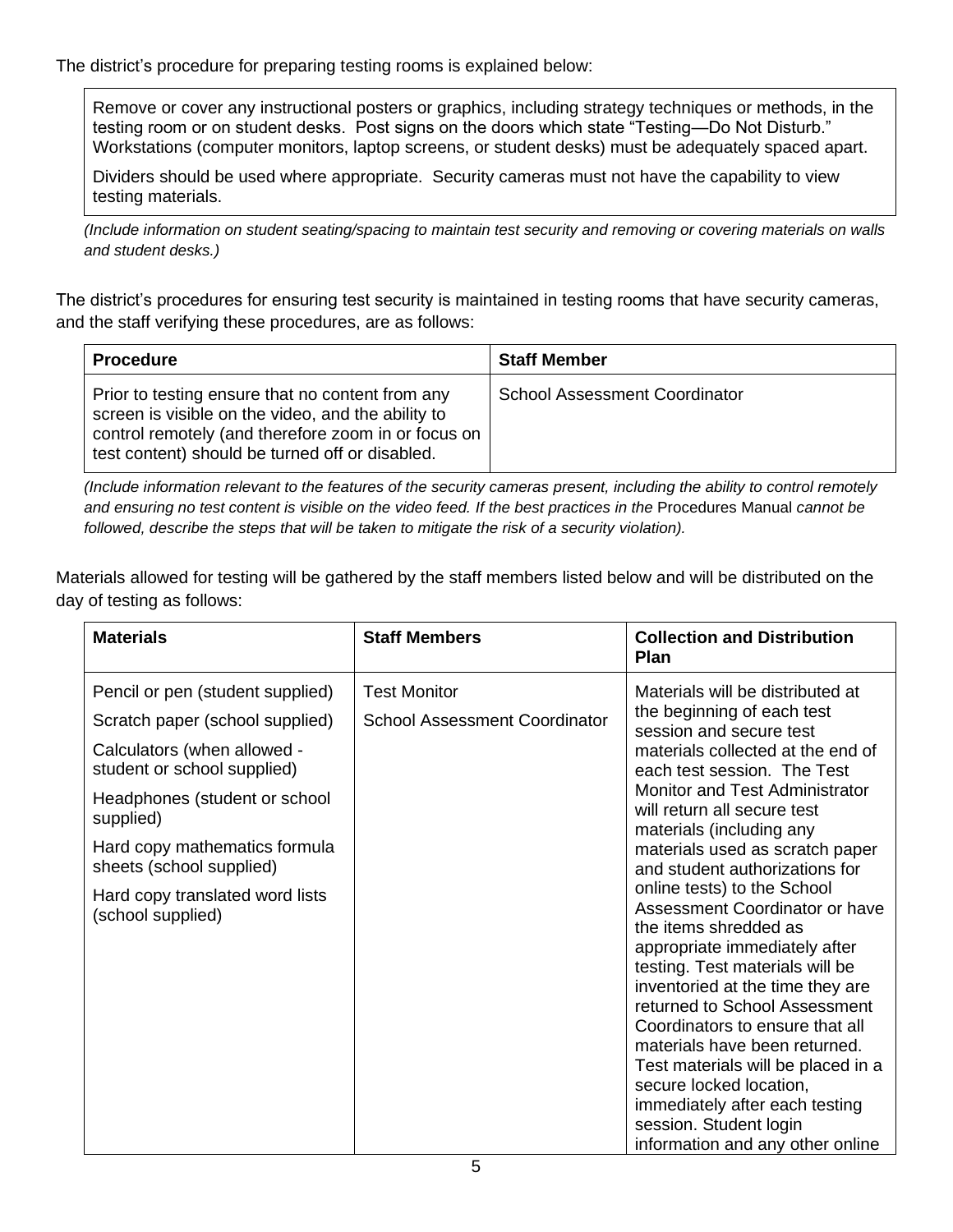| <b>Materials</b> | <b>Staff Members</b> | <b>Collection and Distribution</b><br><b>Plan</b>                                  |
|------------------|----------------------|------------------------------------------------------------------------------------|
|                  |                      | test materials will be securely<br>destroyed at the end of test<br>administration. |

*(Note if materials will be supplied by the school or students.)*

The district's plan for ensuring students get to the correct locations on test day is explained below. The staff members listed will assist with helping students get to the right locations:

| Plan               | <b>Staff Member</b>                                             |
|--------------------|-----------------------------------------------------------------|
| Elementary         | Homeroom Teacher or Case Manager                                |
| Middle             | Classroom Teacher or Case Manager                               |
| <b>High School</b> | Published Building Room Assignment, Teachers,<br>Administration |

The following method will be used to track which students test with which Test Monitor or Test Administrator, including tracking which other trained staff will be present in the room:

Primarily by test session name (naming convention will include teacher/proctor name)

Paper rosters that include a place to list all monitors and dates

The procedure for ensuring students do not use or access cell phones or other prohibited devices, including wearable technology, is listed below; actions that will be taken if the procedure is not followed are also listed:

Students will be asked to turn off and store all devices out of reach and, at times devices may be collected by the test monitor prior to testing.

If a student accesses a device The Test Monitor, along with the School Assessment Coordinator and the District Assessment Coordinator will investigate to determine what action needs to be taken (including the possibility of invalidating the students test).

# *DISTRICT POLICIES AND PROCEDURES FOR TESTING – TEST ADMINISTRATION*

The following procedure will be used for student breaks for all students during testing, including how test content will be secured during these breaks:

| <b>Procedure for Student Breaks</b>                                                                                                                                                                                                                                                                                                                          | <b>Plan for Securing Test Content</b>                                                                                                                                                                                                                                                                     |
|--------------------------------------------------------------------------------------------------------------------------------------------------------------------------------------------------------------------------------------------------------------------------------------------------------------------------------------------------------------|-----------------------------------------------------------------------------------------------------------------------------------------------------------------------------------------------------------------------------------------------------------------------------------------------------------|
| If a student must leave the room (bathroom break)<br>only one student will be allowed to leave at a time<br>or students will be monitored by a trained staff<br>member in rare occasions when multiple students<br>must leave at the same time.<br>If the entire group takes a break the test monitor<br>must monitor that students do not discuss the test. | Students should exit the test or cover the test<br>content in some way (e.g., close the laptop, turn off<br>the monitor, turn over the device, cover with paper)<br>unless an emergency prevents them from doing so.<br>For paper accommodated test materials, students<br>should close their test books. |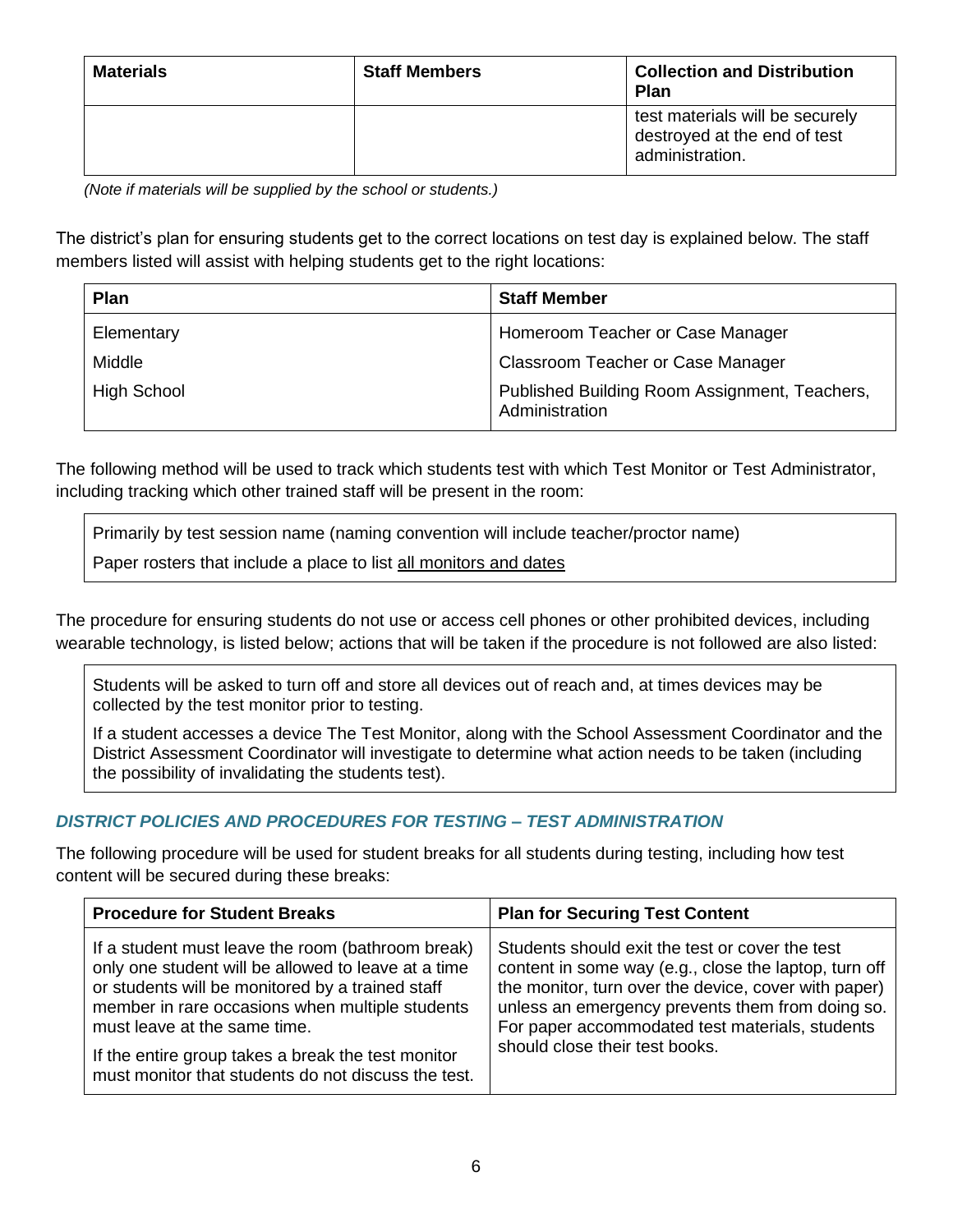The district's procedure for breaks for use of the restroom or other interruptions during testing is as follows:

See above

The following staff members will monitor students if they leave the testing room (e.g., in the hallway):

Any available trained staff

The staff members listed will answer questions or provide assistance during test administration. Test Monitors and Test Administrators will use the following method to contact others for assistance:

| <b>Staff Member to Contact</b>                   | <b>Communication Method</b> |
|--------------------------------------------------|-----------------------------|
| <b>School Assessment Coordinator</b>             | phone                       |
| <b>District Assessment Coordinator Assistant</b> | phone                       |
| <b>District Assessment Coordinator</b>           | phone                       |
| <b>Building Administrator</b>                    | phone                       |

The procedure for an unexpected situation arising with students during testing (e.g., illness, behavioral issues, early dismissal) is detailed below; Test Monitors and Test Administrators should contact the staff members listed for assistance or in case of emergency:

| <b>Procedure</b>                                      | <b>Staff Member to Contact</b>            |
|-------------------------------------------------------|-------------------------------------------|
| Assist student in the case of illness or emergency.   | <b>School Assessment Coordinator</b>      |
| Maintain test security. Contact staff for assistance. | District Assessment Coordinator Assistant |
|                                                       | <b>District Assessment Coordinator</b>    |
|                                                       | <b>Building Administrator</b>             |

The procedure for an entire group of students unexpectedly leaving during test administration (e.g., emergency situation, fire drill) is detailed below:

If the entire group must leave because of an emergency (e.g., fire alarm), the Test Monitor should close the door and secure the room when leaving, if possible. Test Monitors and staff must be available to monitor that students do not discuss the test during their time away from the testing location.

If the Test Monitor or Test Administrator becomes ill or needs to leave during testing, the procedure for ensuring students continue to be monitored is as follows:

The Test Monitor will contact the School Assessment Coordinator or Building Administrator for assistance.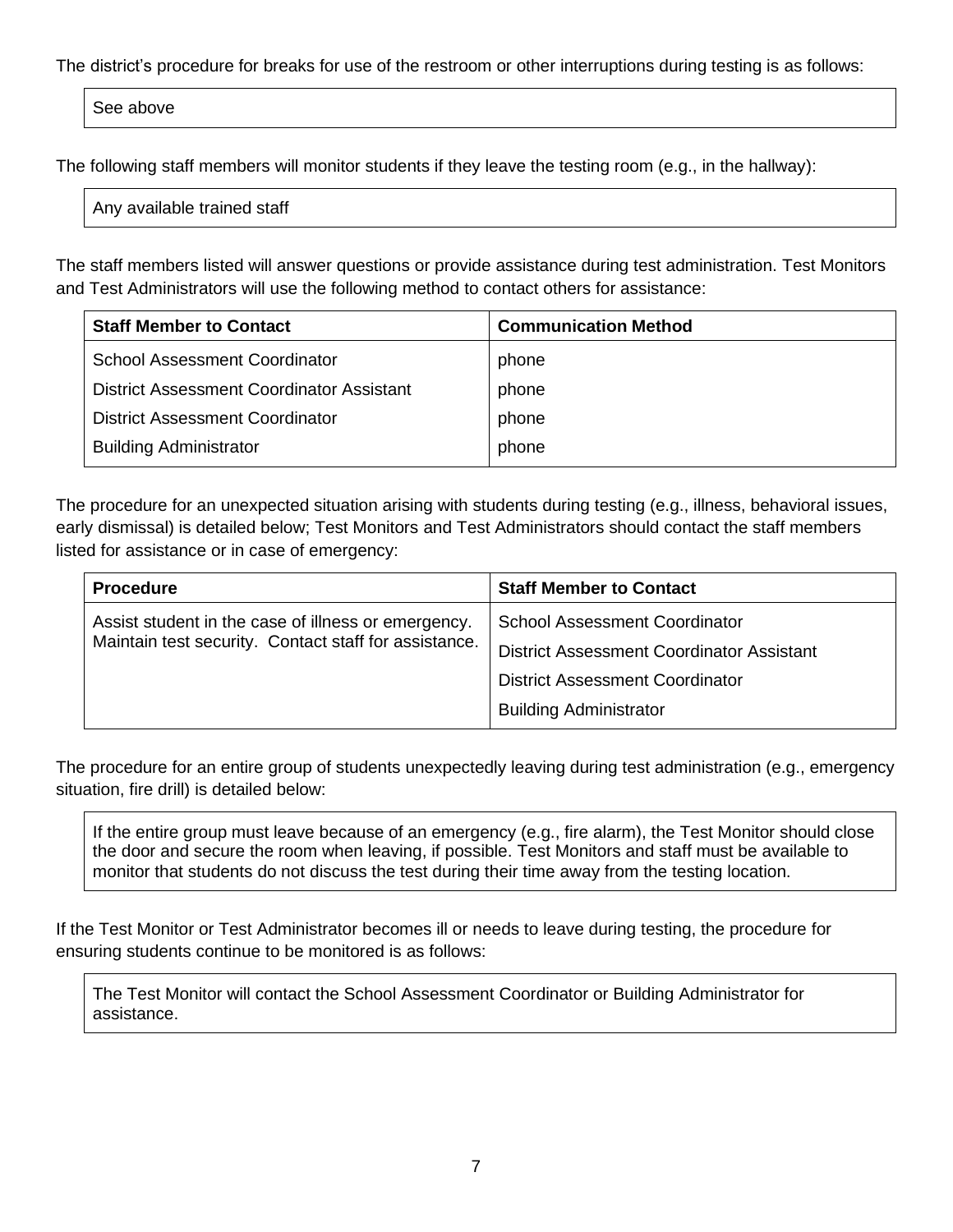If students complete testing early, the procedure is outlined below; if students will remain in the testing room, the following activities are allowed:

| <b>Procedure</b>                                                                  | Allowable Activities (if applicable)                                          |
|-----------------------------------------------------------------------------------|-------------------------------------------------------------------------------|
| The Test Monitor collects the testing ticket, scratch<br>paper and formula sheet. | Read a paper book (textbooks for the subject being<br>tested are not allowed) |
|                                                                                   | Complete activities on paper – not related to the<br>subject being tested     |
|                                                                                   | Sit quietly                                                                   |

If students need extra time to test, the procedure below will be followed:

The School Assessment Coordinator will be contacted to line up a test monitor to come take over in the testing room.

Additional sessions to complete testing will be scheduled.

If students finish testing on a previous day, the procedure below will be followed to ensure only students who are testing are present in testing rooms:

Students who have finished will be provided an alternative space where they will be supervised on subsequent testing days/times.

If a student reports an error or technical issue with a test item, the procedure for documenting the issue is outlined below, and issues will be reported to the staff members listed here:

| <b>Procedure</b>                                                                                                                                                                                                                                                                                                                                                                                     | <b>Staff Member to Contact</b>                                        |
|------------------------------------------------------------------------------------------------------------------------------------------------------------------------------------------------------------------------------------------------------------------------------------------------------------------------------------------------------------------------------------------------------|-----------------------------------------------------------------------|
| If a student points out a test item that appears to<br>have an error, or receives an error message the<br>Test Monitor should instruct the student to continue<br>the test and note the test, grade, subject, section<br>number, item number, and the student's<br>MARSS/SSID number.                                                                                                                | <b>School Assessment Coordinator</b><br><b>Building Administrator</b> |
| If the technical issue prevents the student from<br>responding to the item, have the student exit the<br>test.                                                                                                                                                                                                                                                                                       |                                                                       |
| The Test Monitor should notify the School<br>Assessment Coordinator or District Assessment<br>Coordinator Assistant during or after the testing<br>session, who will notify the District Assessment<br>Coordinator, for any test items that appear to have<br>an error. The District Assessment Coordinator will<br>contact MDE or Pearson and give the information<br>collected by the Test Monitor |                                                                       |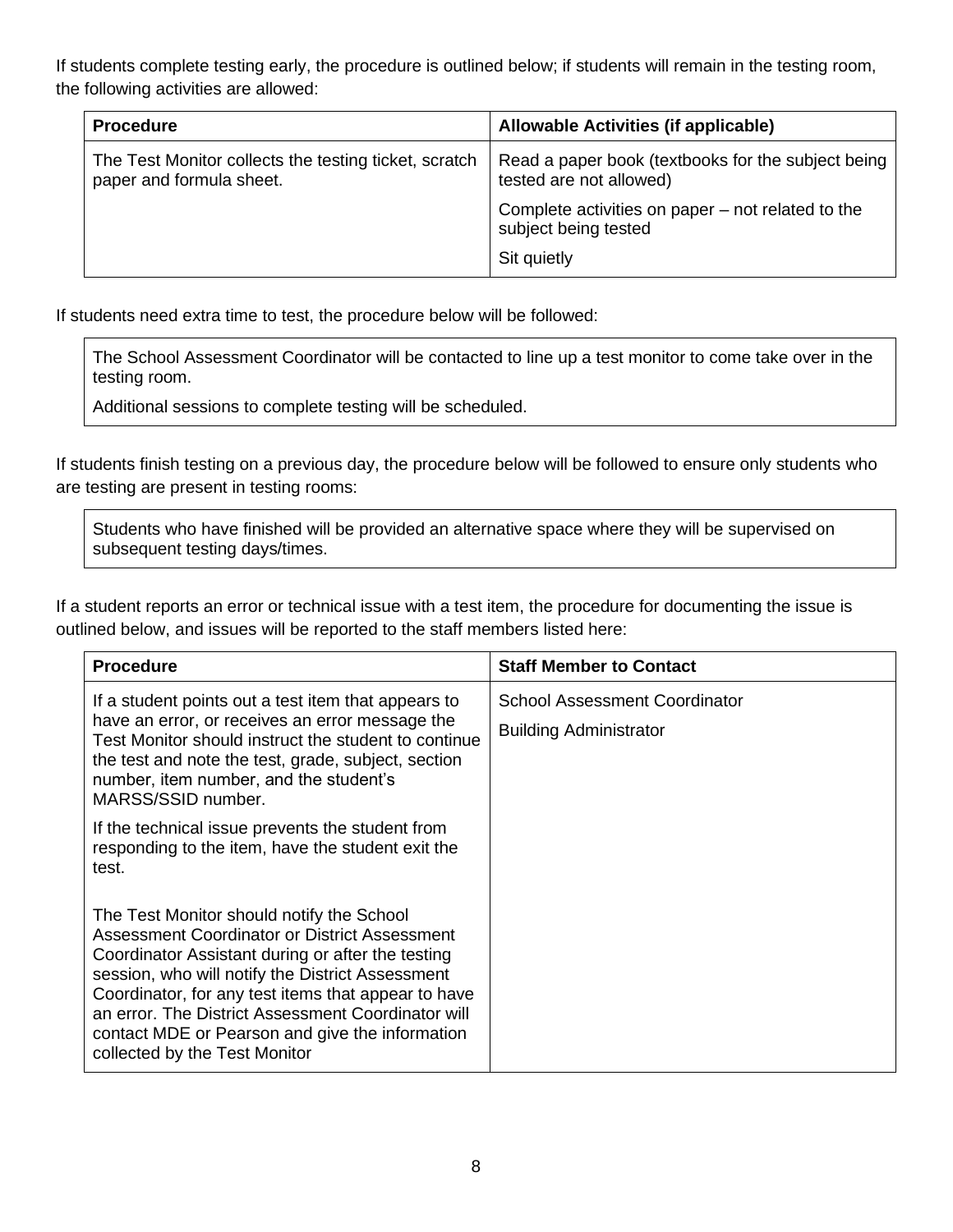Staff report misadministrations and security violations to the staff members listed below, using the process outlined:

| <b>Procedure</b>                                                                                                                                                                                                                                                                                                                        | <b>Staff Member to Contact</b>  |
|-----------------------------------------------------------------------------------------------------------------------------------------------------------------------------------------------------------------------------------------------------------------------------------------------------------------------------------------|---------------------------------|
| If there is a concern that test security may have<br>been breached, the District Assessment<br>Coordinator will notify MDE within 24 hours of the<br>time of the alleged breach. If MDE advises a<br>report should be submitted, then the Test Security<br>Notification in Test WES will be submitted within 48<br>hours of the breach. | District Assessment Coordinator |

*(If not reported directly to the District Assessment Coordinator, also include how information will be communicated to him/her.)*

## *DISTRICT POLICIES AND PROCEDURES FOR TESTING – AFTER TESTING*

The following is the district's policy for discussing the test administration experience with students after test administration:

Discussing items even after testing is complete is prohibited and a violation of Test security.

District staff should not ask students about specific items. If students ask about a specific item following testing, remind them that items are secure and not to be discussed. District staff may, however, provide instruction on the general concept but must not address or solve the specific test item.

*(Indicate what may or may not be discussed with students following testing.)*

The staff members listed below are responsible for entering student responses from MCA paper accommodated test materials:

District Assessment Coordinator Assistant

*(As needed, include any procedures or timelines for data entry that have been established.)*

The staff members listed below are responsible for entering MTAS scores from MTAS Data Collection Forms:

District Assessment Coordinator Assistant

*(As needed, include any procedures or timelines for score entry that have been established.)*

## *DISTRICT POLICIES AND PROCEDURES FOR TESTING – SECURE TEST MATERIALS*

### **Receipt and Organization of Secure Test Materials**

The following is a list of each secure, locked location at each school within the district where test materials for online and paper administrations will be kept:

| <b>School</b> | <b>Secure Location(s)</b>                                                                                    |
|---------------|--------------------------------------------------------------------------------------------------------------|
| All buildings | School Assessment Coordinator office                                                                         |
|               | Note: During testing it is possible the testing<br>tickets and scratch paper may be locked in<br>classrooms. |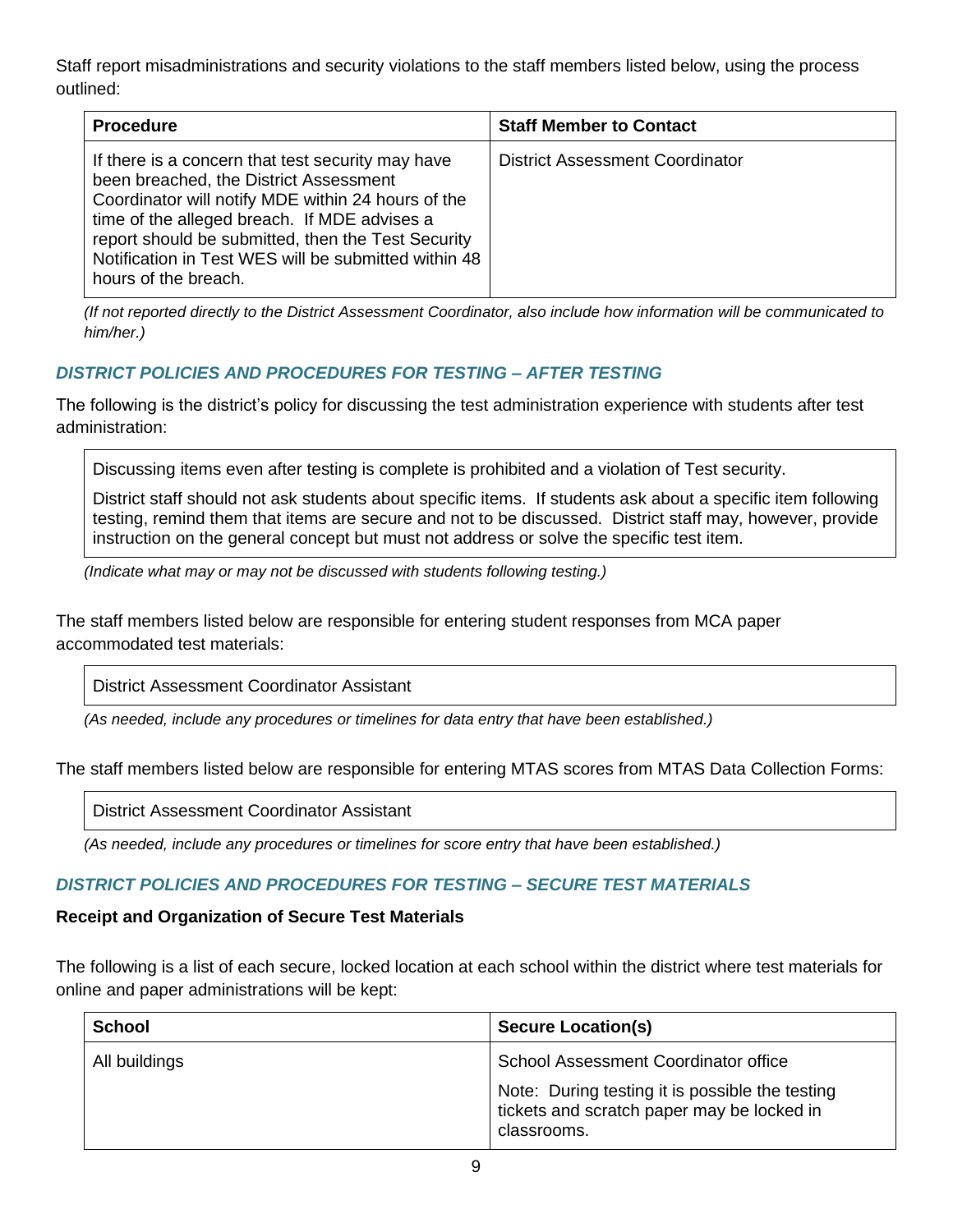Listed below are staff members who have access to these locations where secure test materials are stored:

School Assessment Coordinators

If test materials are delivered to the district, the staff members listed below will distribute secure test materials to each school following the procedure listed:

| <b>Staff Member</b>                           | <b>Procedure</b>                                                                                                                  |
|-----------------------------------------------|-----------------------------------------------------------------------------------------------------------------------------------|
| District Assessment Coordinator and Assistant | Materials will be delivered directly to School<br>Assessment Coordinators, inventoried and placed<br>in a secure locked location. |

*(This may not be applicable for charter schools or districts where all schools are located in one building.)*

The staff members listed below will receive and store all materials in a pre-determined secure locked location:

School Assessment Coordinators, Building Administrator

The staff members listed below will inventory materials using the security checklists. Any discrepancies will be reported immediately following the procedure listed:

| <b>Staff Member Inventorying Materials</b> | <b>Procedure for Discrepancies</b>                                                                     |
|--------------------------------------------|--------------------------------------------------------------------------------------------------------|
| <b>School Assessment Coordinators</b>      | Any discrepancies will be reported immediately to<br>the District Assessment Coordinator or Assistant. |

The staff members listed below will organize test materials for each Test Monitor and Test Administrator, following the procedures listed:

| <b>Staff Member Organizing Materials</b> | <b>Procedure</b>               |
|------------------------------------------|--------------------------------|
| <b>School Assessment Coordinators</b>    | Receive, inventory, distribute |

## **Distribution of Materials to Test Monitors or Test Administrators**

The procedure for distributing test materials to the Test Monitors and Test Administrators is listed below:

Test Monitors and Test Administrators will inventory their materials immediately upon receipt. Discrepancies in materials will be reported immediately to either the School Assessment Coordinator or District Assessment Coordinator for the MCA tests, or the Federal Programs Coordinator for the ACCESS test. Test Monitors will sign the Test Monitor Test Materials Security Checklist for the test materials they take to their classroom.

*(Separate information by test, mode, and/or role as needed.)*

Test Monitors and Test Administrators report any discrepancies in test materials received immediately to the staff members listed below:

School Assessment Coordinator or District Assessment Coordinator for the MCA tests, or the Federal Programs Coordinator for the ACCESS test.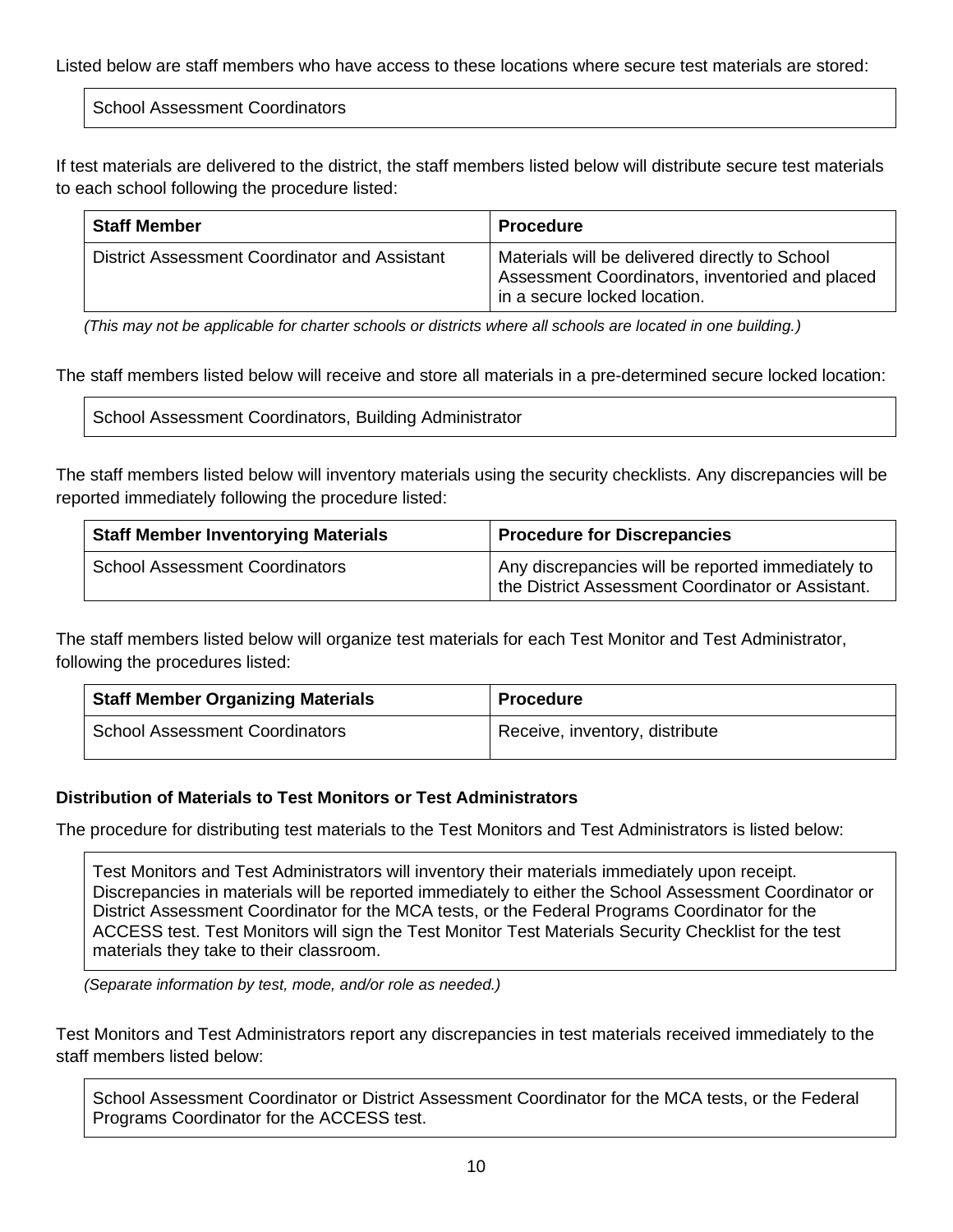If students are taking the tests over multiple days, the procedure for collecting and storing test materials between test sessions is as follows:

Test materials will be kept in a secure locked location between testing sessions.

*(Separate procedures by test, mode, and/or role as needed.)*

### **Return of Materials**

After testing, Test Monitors and Test Administrators will return test materials and *Test Materials Assigned to Students Checklists* (or other checklist used in the district) to the staff members listed below:

School Assessment Coordinator, District Assessment Coordinator and Assistant

When the test materials are returned to the staff members listed below, they will be inventoried and secured in the following locations, until returned to the district (if applicable) or shipped back to the service provider.

| <b>Staff Member</b>                  | <b>Secured Location</b>                |
|--------------------------------------|----------------------------------------|
| <b>School Assessment Coordinator</b> | Secure locked location in their office |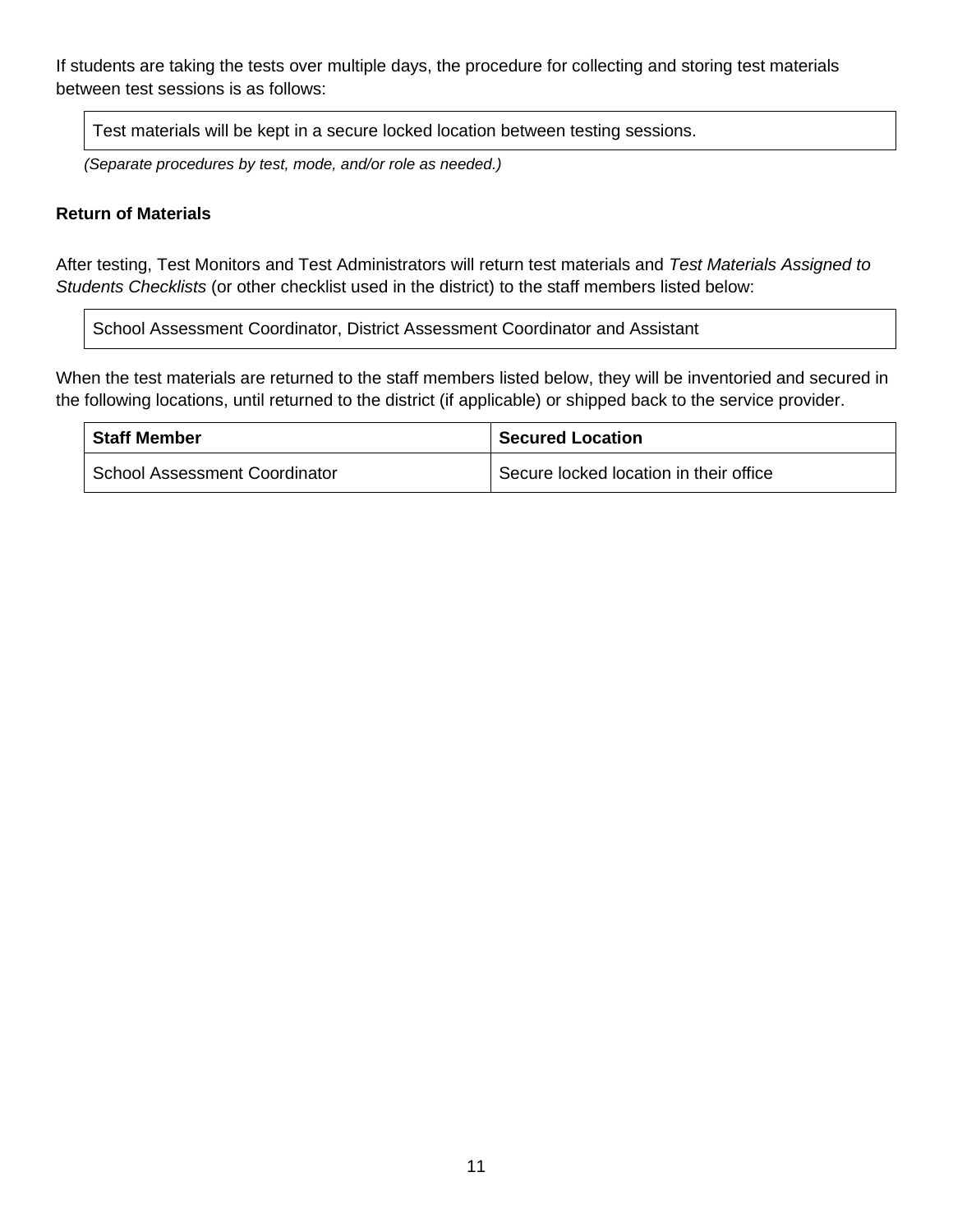The staff members listed below will prepare the materials for their return to the district (if applicable) or for shipment to the service provider:

District Assessment Coordinator and Assistant and/or Federal Programs Coordinator will pick up and deliver secure testing materials to the district. The District Assessment Coordinator Assistant will prepare materials and schedule pick-up for shipment to the service provider.

The following staff members will securely destroy student testing tickets and any other hard-copy materials provided to student during test at the end of test administration:

School Assessment Coordinators

## *DISTRICT POLICIES AND PROCEDURES FOR TESTING – TEST RESULTS*

The district's policy about providing preliminary test results is detailed below:

Decisions on release of preliminary results is building-based.

The following information is communicated if preliminary results are provided:

Buildings sending the preliminary test results provide email or phone communication to the household emphasizing that these are preliminary results and that the official score reports will be sent home in the fall.

*(Indicate what information is provided about appropriate use of preliminary results.)*

Final embargoed results will be provided to the following staff members through the following methods:

| <b>Staff Members</b>                   | <b>Methods</b>                                          |
|----------------------------------------|---------------------------------------------------------|
| <b>Building Administration</b>         | 1-1                                                     |
| <b>District Administration/Cabinet</b> | Cabinet meeting                                         |
|                                        | School Improvement planning meeting                     |
|                                        | *All include emphasis of embargoed status or<br>results |

*(Methods may include student information systems, data warehouses, or service provider systems.)*

The following information is communicated to staff about abiding by the embargo:

During the embargo, districts can use the final assessment results for data retreats and to prepare for questions from the media and local stakeholders. This means that districts may share the results with district teachers and staff but final assessment results cannot be shared publicly.

Final assessment summary results will not be discussed in public forums, posted online, or reflected in public meeting minutes (e.g., school board meetings) until the embargo has ended. This includes any summarization, growth, or accountability calculations determined by the district.

*(Indicate how information about the embargo will be shared with staff who have access to, or may be part of discussions about, preliminary or final assessment results.)*